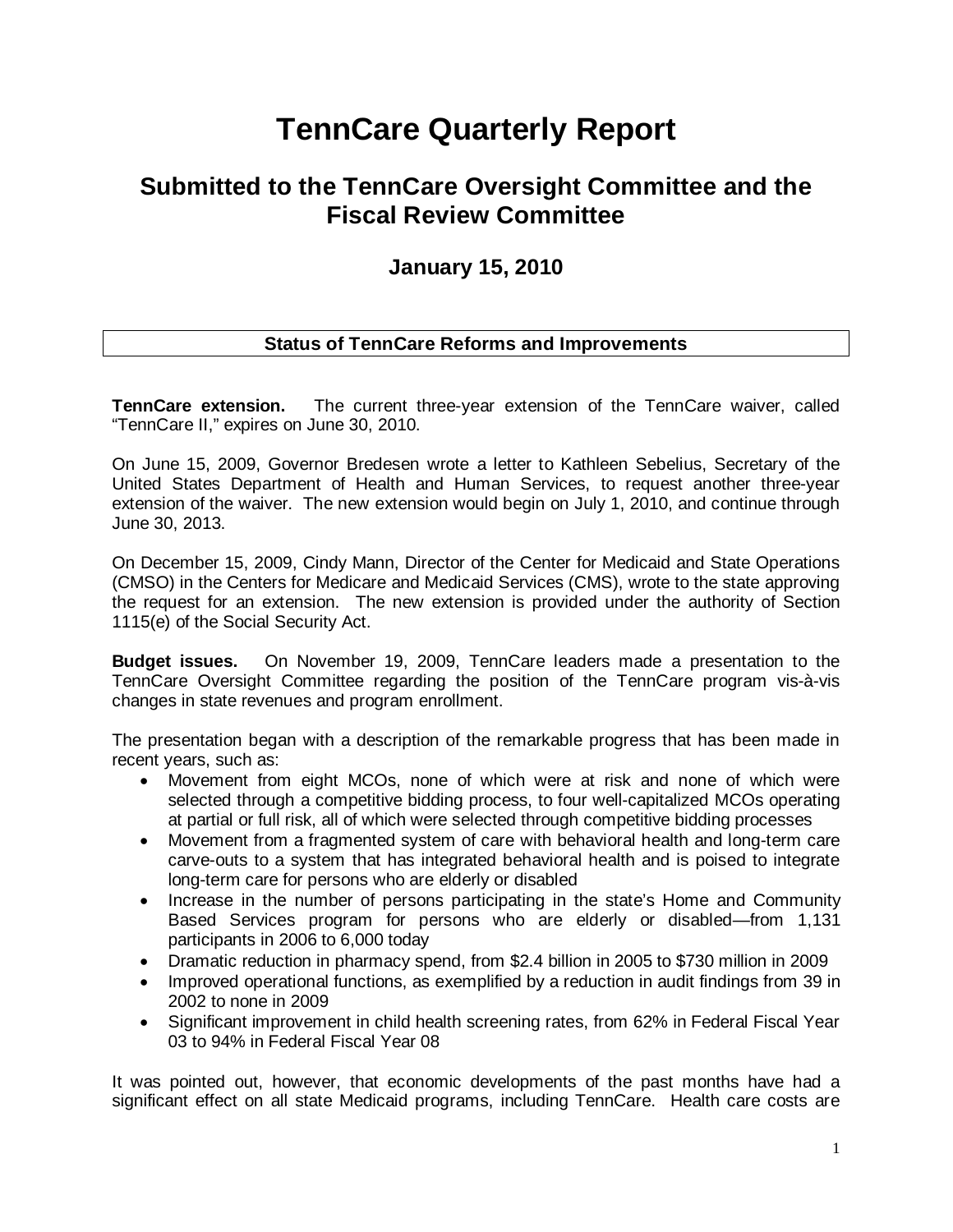always increasing, but now Medicaid enrollment is showing large increases as well, largely due to the economy. At present, about 5,000 new enrollees are being added to TennCare each month (in one month recently, there were over 8,000 new enrollees added). At the same time, state revenues are declining, also due to the economy. The result is a "perfect storm" for Medicaid programs.

A list was provided of proposed program reductions for State Fiscal Year 09-10 that have been delayed by the availability of non-recurring funds under ARRA (the American Recovery and Reinvestment Act of 2009). These reductions included the following:

- A 7% reduction in payment rates
- Elimination of pool payments, such as payments to Essential Access Hospitals and Critical Access Hospitals and payments for Graduate Medical Education
- Elimination of various contracts

Members of the Committee were advised that significant budget reductions would be required in State Fiscal Year 10-11 to enable the TennCare program to operate within available state revenues. These reductions, in addition to those proposed above, included such things as adding certain benefit limitations for non-pregnant adults, revising hospital reimbursement rates, and implementing a copay on non-emergency transportation for non-pregnant adults.

At the very end of the quarter, a letter was sent to the TennCare Oversight Committee informing the Committee that the state would be seeking an amendment to the TennCare demonstration in order to put in place these program revisions. A public notice process was initiated as well. It is anticipated that the amendment, which will be called Amendment #9, will be filed with CMS around the first of February 2010, with a projected implementation date of July 1, 2010.

**TennCare CHOICES.** The TennCare CHOICES program is scheduled for implementation in Middle Tennessee on March 1, 2010. This program will bring long-term care services for nursing facility residents of all ages, as well as home and community based services for persons who are elderly or disabled, under the managed care portion of TennCare. Many activities were conducted during the quarter to prepare for implementation. These activities included:

- Policy/procedure development and training
- Development of TennCare rules
- Completion of CHOICES Member Handbook Supplement
- TDCI approval of MCO provider agreements
- MCO network development
- Development and testing of information systems
- Statewide nursing facility and HCBS provider forums
- Development of Electronic Visit Verification system
- Development of Consumer Direction program
- Statewide training and implementation of TennCare Electronic PAE (LTC Eligibility) System (TPAES)
- MCO Submission of Readiness Review Desk Deliverables

*John B.* John B. is a long-standing lawsuit that deals with the adequacy of services provided by TennCare to children under 21. In November 2006, the state filed a motion with the District Court asking that the *John B.* Consent Decree be vacated. The District Court denied this motion on September 18, 2009, after which the state filed a Notice of Appeal of the District Court's decision with the Sixth Circuit Court of Appeals.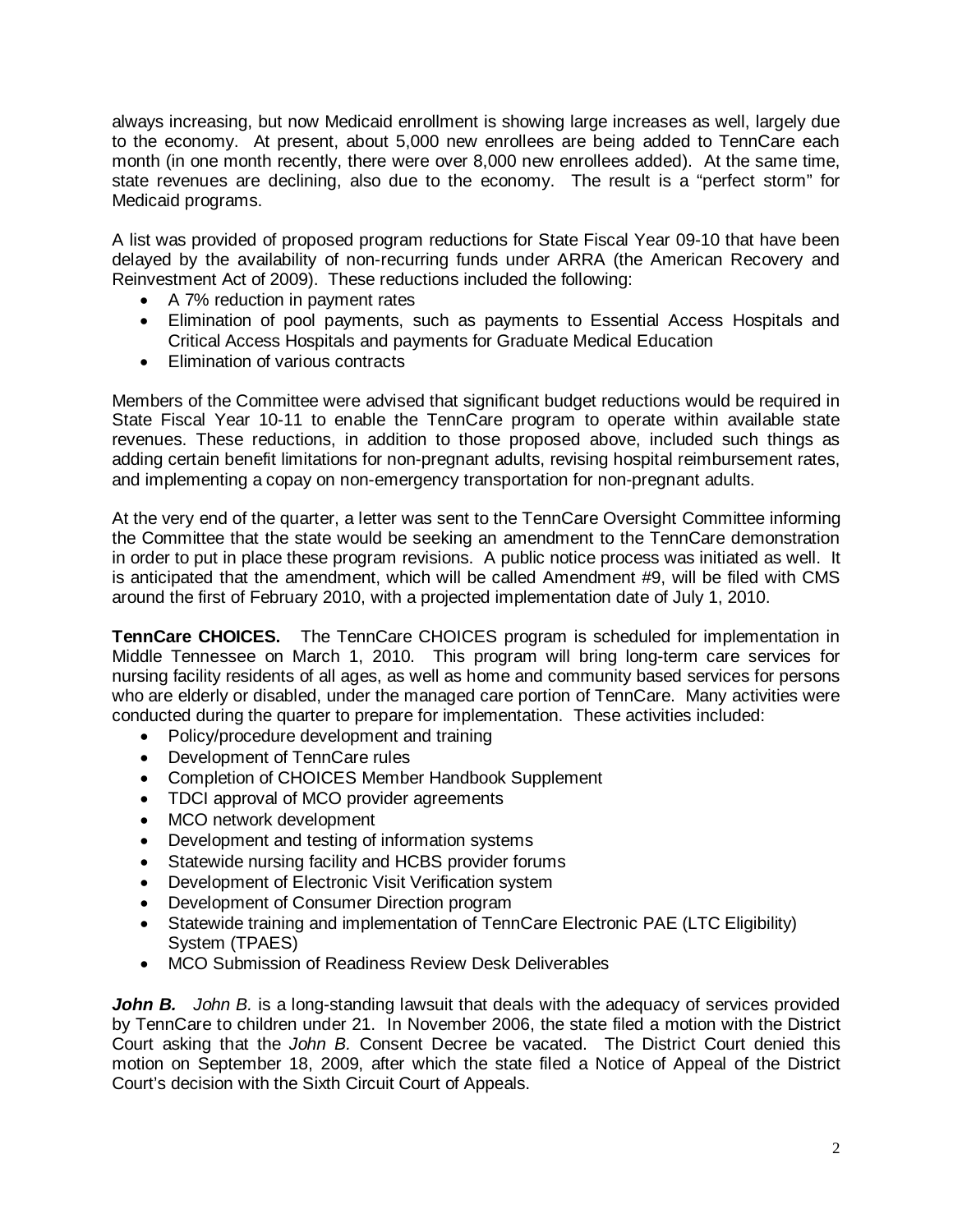On November 18, 2009, the state filed its Appellate Brief with the Sixth Circuit Court of Appeals. One week later the sister states of the Sixth Circuit—Kentucky, Ohio, and Michigan—filed an Amicus Brief in support of the state's contention that the Consent Decree should be vacated.

**Payments to ambulance providers.** During this quarter, the Bureau of TennCare implemented the General Assembly's directive to use \$2,250,000 in state funds to make payments to ambulance providers. The purpose of these payments was to offset Medicaid losses related to the provision of transportation services out-of-county.

**Implementation of new Medicare crossover payment logic.** During the 2009 session of the General Assembly, two decisions were made with respect to TennCare payments of Medicare crossover claims. First, the TennCare allowable on Part B claims was increased from 80% to 85% of the Medicare allowed amount, in accordance with TennCare Rule 1200-13-17. Second, reimbursement for outpatient prescription drugs provided through Medicare Part B by pharmacy providers was increased to 100% of the Medicare allowed amount, in accordance with TennCare Rule 1200-13-17. The programming to implement these changes was completed during this quarter, and claims with dates of service on or after July l, 2009 that had already been paid were reprocessed according to the new methodology.

**Essential Access Hospital (EAH) payments.** The TennCare Bureau continued to make Essential Access Hospital payments during this period. Essential Access Hospital payments are payments from a pool of \$100 million (\$36,265,000 in state dollars) appropriated by the General Assembly.

The methodology for distributing these funds specifically considers each hospital's relative contribution to providing services to TennCare members, while also acknowledging differences in payer mix and hospitals' relative ability to make up TennCare losses. Data from the Hospital Joint Annual Report is used to determine hospitals' eligibility for these payments. Eligibility is determined each quarter based on each hospital's participation in TennCare. In order to receive a payment for the quarter, a hospital must be a contracted provider with TennCare Select and at least one other Managed Care Organization (MCO), and it must have contracted with TennCare Select for the entire quarter that the payment represents. Excluded from the Essential Access Hospital payments are Critical Access Hospitals, which receive cost-based reimbursement from the TennCare program and therefore do not have unreimbursed TennCare costs, and the five state mental health institutes.

| <b>Hospital Name</b>                           | Amount           |
|------------------------------------------------|------------------|
| Methodist Medical Center of Oak Ridge          | \$<br>138,186.00 |
| Ridgeview Psychiatric Hospital and Center      | \$<br>125,298.00 |
| <b>Bedford County Medical Center</b>           | \$<br>57,963.00  |
| <b>Blount Memorial Hospital</b>                | \$<br>122,767.00 |
| <b>Skyridge Medical Center</b>                 | \$<br>145,984.00 |
| <b>Skyridge Medical Center - West</b>          | \$<br>116,564.00 |
| Saint Mary's Medical Center of Campbell County | \$<br>85,897.00  |
| Jellico Community Hospital                     | \$<br>80,435.00  |
| Baptist Memorial Hospital - Huntingdon         | \$<br>41,046.00  |
| McKenzie Regional Hospital                     | \$<br>42,275.00  |

The projected Essential Access Hospital payments for the second quarter of State Fiscal Year 2010 are shown below.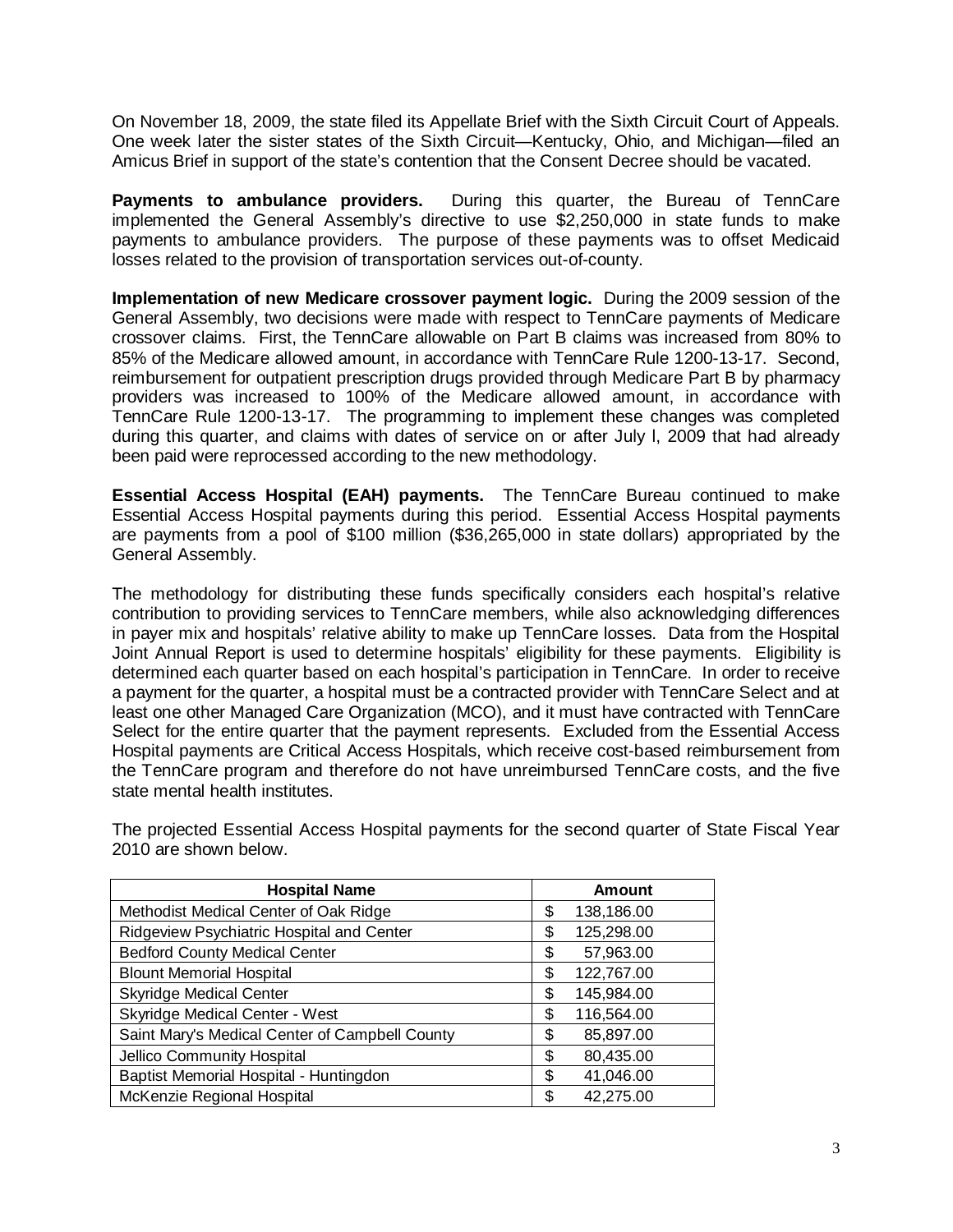| <b>Hospital Name</b>                             | <b>Amount</b>      |
|--------------------------------------------------|--------------------|
| Sycamore Shoals Hospital                         | \$<br>78,775.00    |
| <b>Claiborne County Hospital</b>                 | \$<br>124,980.00   |
| <b>Baptist Hospital of Cocke County</b>          | \$<br>101,752.00   |
| United Regional Medical Center                   | \$<br>53,762.00    |
| Harton Regional Medical Center                   | \$<br>63,869.00    |
| <b>Cumberland Medical Center</b>                 | \$<br>81,986.00    |
| Southern Hills Medical Center                    | \$<br>97,041.00    |
| Metro Nashville General Hospital                 | \$<br>921,557.00   |
| <b>Baptist Hospital</b>                          | \$<br>168,075.00   |
| Vanderbilt University Hospital                   | \$<br>3,178,412.00 |
| <b>Centennial Medical Center</b>                 | \$<br>248,972.00   |
| Skyline Medical Center (with Madison Campus)     | \$<br>245,821.00   |
| <b>Summit Medical Center</b>                     | \$<br>120,791.00   |
| Decatur County General Hospital                  | \$<br>25,705.00    |
| <b>Horizon Medical Center</b>                    | \$<br>84,103.00    |
| Dyersburg Regional Medical Center                | \$<br>115,361.00   |
| Methodist Healthcare - Fayette                   | \$<br>24,234.00    |
| Jamestown Regional Medical Center                | \$<br>34,459.00    |
| <b>Emerald Hodgson Hospital</b>                  | \$<br>16,472.00    |
| Southern Tennessee Medical Center                | \$<br>52,760.00    |
| <b>Gibson General Hospital</b>                   | \$<br>33,389.00    |
| Humboldt General Hospital                        | \$<br>95,478.00    |
| Hillside Hospital                                | \$<br>41,708.00    |
| Takoma Regional Hospital                         | \$<br>68,879.00    |
| Morristown - Hamblen Healthcare System           | \$<br>135,539.00   |
| Lakeway Regional Hospital                        | \$<br>108,417.00   |
| <b>Erlanger Medical Center</b>                   | \$<br>1,830,214.00 |
| <b>Erlanger East</b>                             | \$<br>11,963.00    |
| Parkridge Medical Center (with Parkridge Valley) | \$<br>452,996.00   |
| Parkridge East Hospital                          | \$<br>204,239.00   |
| ABS Lincs TN, Inc.                               | \$<br>71,809.00    |
| <b>Bolivar General Hospital</b>                  | \$<br>74,739.00    |
| Hardin Medical Center                            | \$<br>111,731.00   |
| Wellmont Hawkins County Memorial Hospital        | \$<br>41,260.00    |
| Haywood Park Community Hospital                  | \$<br>31,877.00    |
| Henderson County Community Hospital              | \$<br>24,250.00    |
| Henry County Medical Center                      | \$<br>72,686.00    |
| Jefferson Memorial Hospital                      | \$<br>59,526.00    |
| Fort Sanders Regional Medical Center             | \$<br>280,866.00   |
| Saint Mary's Medical Center                      | \$<br>171,309.00   |
| University of Tennessee Memorial Hospital        | \$<br>1,256,490.00 |
| East Tennessee Children's Hospital               | \$<br>420,901.00   |
| Parkwest Medical Center (with Penninsula)        | \$<br>525,587.00   |
| <b>Crockett Hospital</b>                         | \$<br>57,010.00    |
| <b>Lincoln Medical Center</b>                    | \$<br>42,946.00    |
| Woods Memorial Hospital                          | \$<br>40,539.00    |
| Athens Regional Medical Center                   | \$<br>69,133.00    |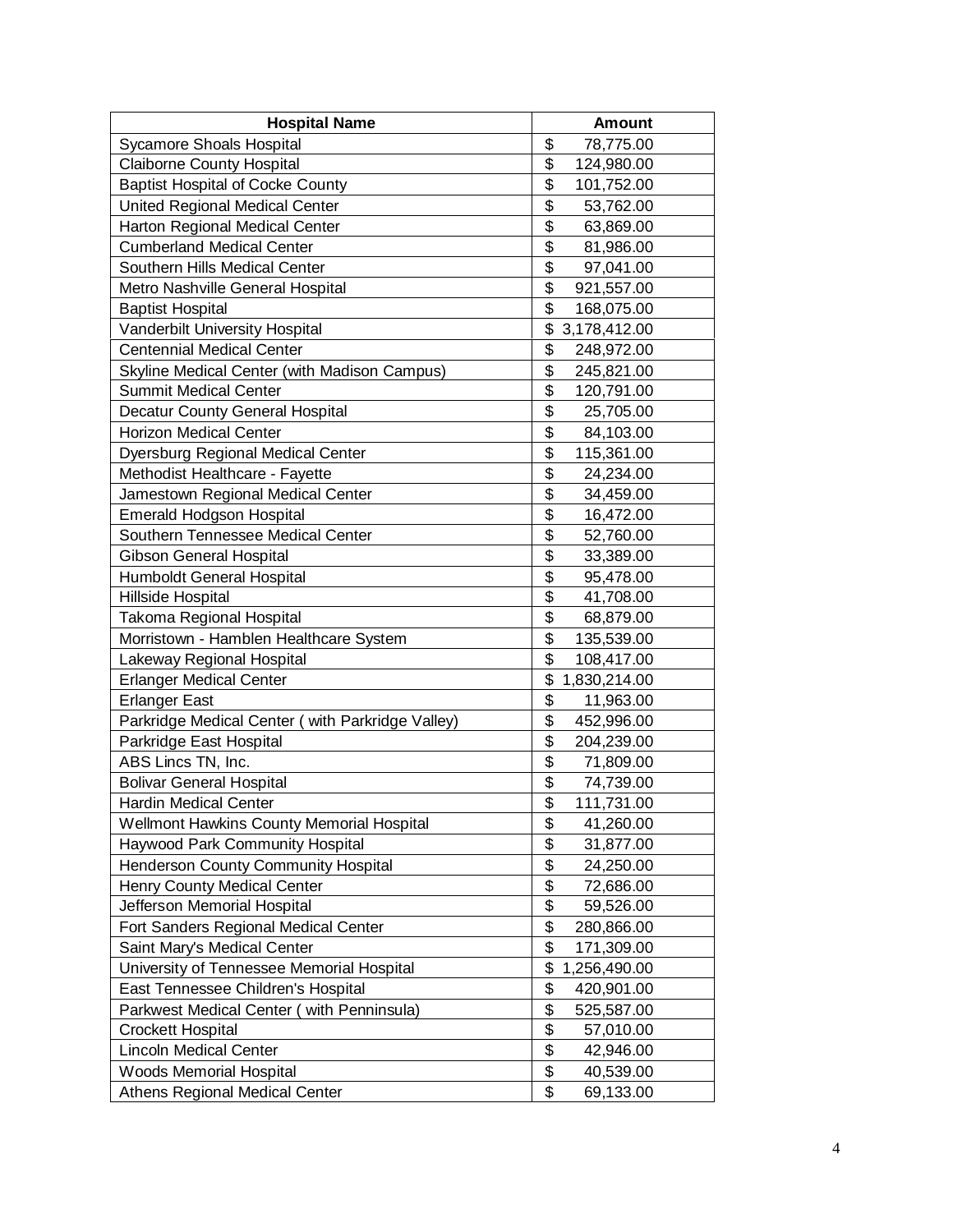| <b>Hospital Name</b>                                    | <b>Amount</b>      |
|---------------------------------------------------------|--------------------|
| <b>McNairy Regional Hospital</b>                        | \$<br>40,624.00    |
| Jackson - Madison County General Hospital               | \$<br>623,574.00   |
| Regional Hospital of Jackson                            | \$<br>158,787.00   |
| Pathways of Tennessee                                   | \$<br>192,027.00   |
| <b>Grandview Medical Center</b>                         | \$<br>61,266.00    |
| Maury Regional Hospital                                 | \$<br>157,516.00   |
| Sweetwater Hospital Association                         | \$<br>136,219.00   |
| <b>Gateway Medical Center</b>                           | \$<br>164,615.00   |
| Baptist Memorial Hospital - Union City                  | \$<br>59,867.00    |
| Livingston Regional Hospital                            | \$<br>57,534.00    |
| Cookeville Regional Medical Center                      | \$<br>159,867.00   |
| Roane Medical Center                                    | \$<br>59,323.00    |
| <b>NorthCrest Medical Center</b>                        | \$<br>156,319.00   |
| Middle Tennessee Medical Center                         | \$<br>221,327.00   |
| <b>StoneCrest Medical Center</b>                        | \$<br>76,939.00    |
| Fort Sanders Sevier Medical Center                      | \$<br>121,824.00   |
| Regional Medical Center at Memphis                      | \$<br>4,328,739.00 |
| Saint Jude Children's Research Hospital                 | \$<br>339,550.00   |
| Methodist Healthcare - South                            | \$<br>259,782.00   |
| Methodist University Healthcare                         | \$<br>359,929.00   |
| Methodist Healthcare - North                            | \$<br>161,366.00   |
| Methodist Healthcare - LeBonheur                        | \$<br>829,099.00   |
| <b>Delta Medical Center</b>                             | \$<br>189,306.00   |
| Saint Francis Hospital                                  | \$<br>472,022.00   |
| <b>Community Behavioral Health</b>                      | \$<br>110,866.00   |
| Baptist Memorial Hospital for Women                     | \$<br>137,788.00   |
| Riverview Regional Medical Center - North               | \$<br>21,364.00    |
| Wellmont Bristol Regional Medical Center                | \$<br>219,763.00   |
| Wellmont Holston Valley Medical Center                  | \$<br>329,305.00   |
| Indian Path medical center (with Indian Path Pavillion) | \$<br>124,239.00   |
| <b>Portland Medical Center</b>                          | \$<br>15,550.00    |
| Sumner Regional Medical Center                          | \$<br>109,993.00   |
| <b>Baptist Memorial Hospital - Tipton</b>               | \$<br>97,750.00    |
| <b>River Park Hospital</b>                              | \$<br>54,129.00    |
| Johnson City Specialty Hospital                         | \$<br>14,551.00    |
| Johnson City Medical Center ( with Woodridge)           | \$<br>984,588.00   |
| Wayne Medical Center                                    | \$<br>25,695.00    |
| <b>Volunteer Community Hospital</b>                     | \$<br>50,287.00    |
| <b>White County Community Hospital</b>                  | \$<br>22,418.00    |
| <b>University Medical Center</b>                        | \$<br>163,510.00   |
|                                                         | \$25,000,000.00    |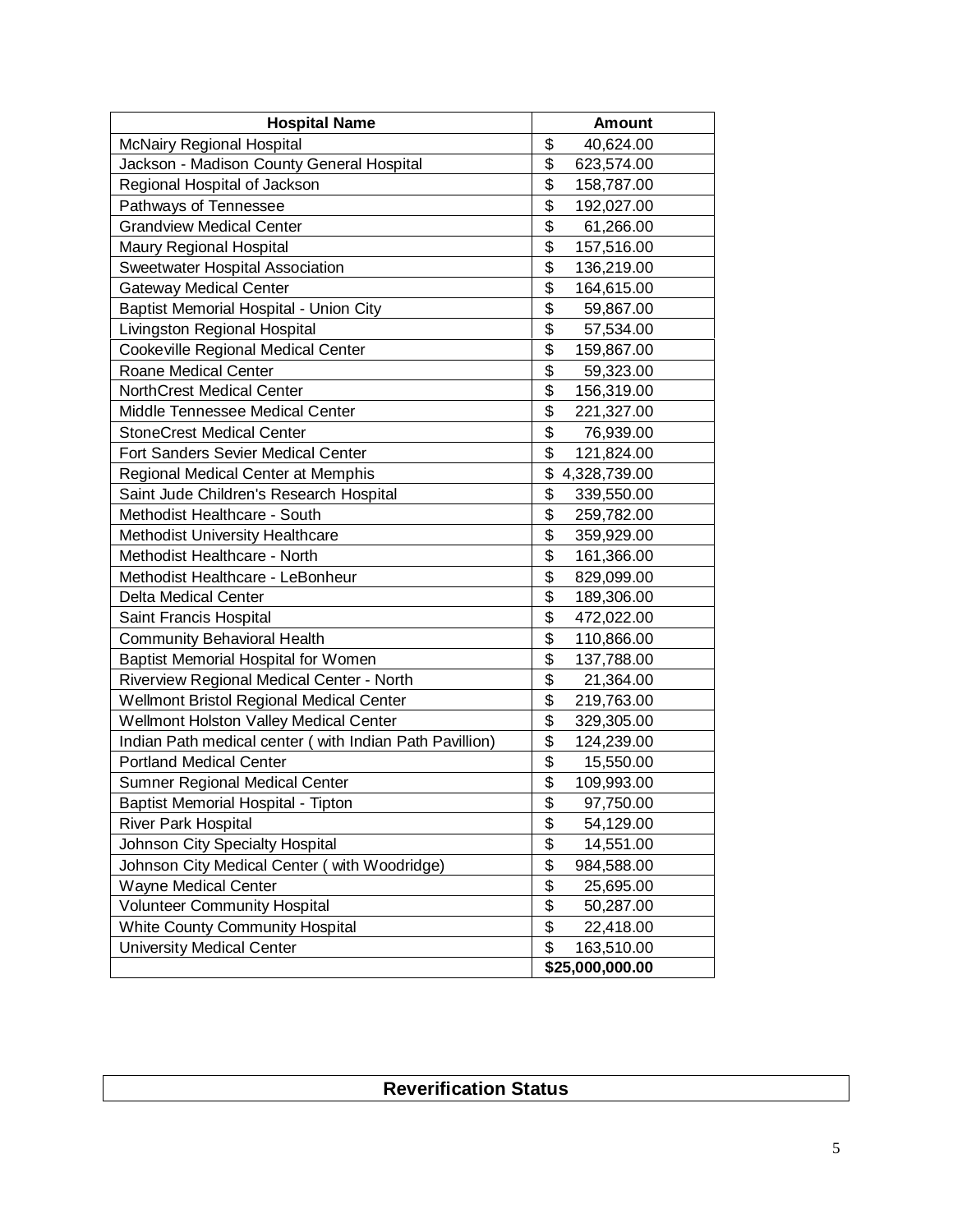The reverification of persons in the *Daniels* class continued during the quarter. As of the end of the quarter, 55,000 of the original 147,000 *Daniels* enrollees were still eligible and receiving TennCare benefits. Forty-two thousand persons who were still eligible and receiving TennCare benefits have been reverified and determined eligible. The remaining 13,000 persons have not yet completed the reverification process.

About 68%, or 62,000, of the *Daniels* class members who lost eligibility for TennCare through the reverification process are eligible for Medicare, which is a significant source of support for their medical care. Of those reverified and determined to no longer be eligible for TennCare, a primary reason for ineligibility was that the enrollee's income exceeded Medicaid requirements.

#### **Status of Filling Top Leadership Positions in the Bureau**

**Jarrett J. Hallcox** was appointed October 1, 2009, as the Director of Long-Term Care Project Management. He is responsible for creating and executing project work plans to implement key initiatives and improvements in the Division of Long Term Care, including the TennCare CHOICES in Long-Term Care Program. Mr. Hallcox was previously employed by the University of Tennessee for a number of years, and was awarded the Exemplary Service Award, three Vice Presidential Citations, and the Robert S. Hutchison Award, the highest award given by the University of Tennessee's Institute for Public Services. Mr. Hallcox possesses a Master's Degree in Public Administration and a Bachelor of Arts Degree with a double major in Political Science and History from the University of Tennessee, Knoxville.

#### **Number of Recipients on TennCare and Costs to the State**

As of the end of the quarter, there were 1,142,788 Medicaid eligibles and 30,737 uninsured/uninsurable persons enrolled in TennCare, for a total of 1,173,525 persons.

Projections of TennCare spending for the first quarter of FY2009-2010 are summarized in the table below.

|                             | 2nd Quarter*  |
|-----------------------------|---------------|
| Spending on MCO services**  | \$966,854,900 |
| Spending on BHO services*** | \$362,000     |
| Spending on dental services | \$42,507,700  |
| Spending on pharmacy        | \$180,399,900 |
| services                    |               |
| Medicare "clawback"         | \$44,188,600  |

*\*These figures are cash basis as of Dec. 31 and are unaudited.*

*\*\*This figure includes both Integrated Managed Care MCO expenditures, as well as "run-out" of non-integrated services.*

*\*\*\*Since BHO expenditures are now integrated into MCOs, this amount will continue to decline to zero.*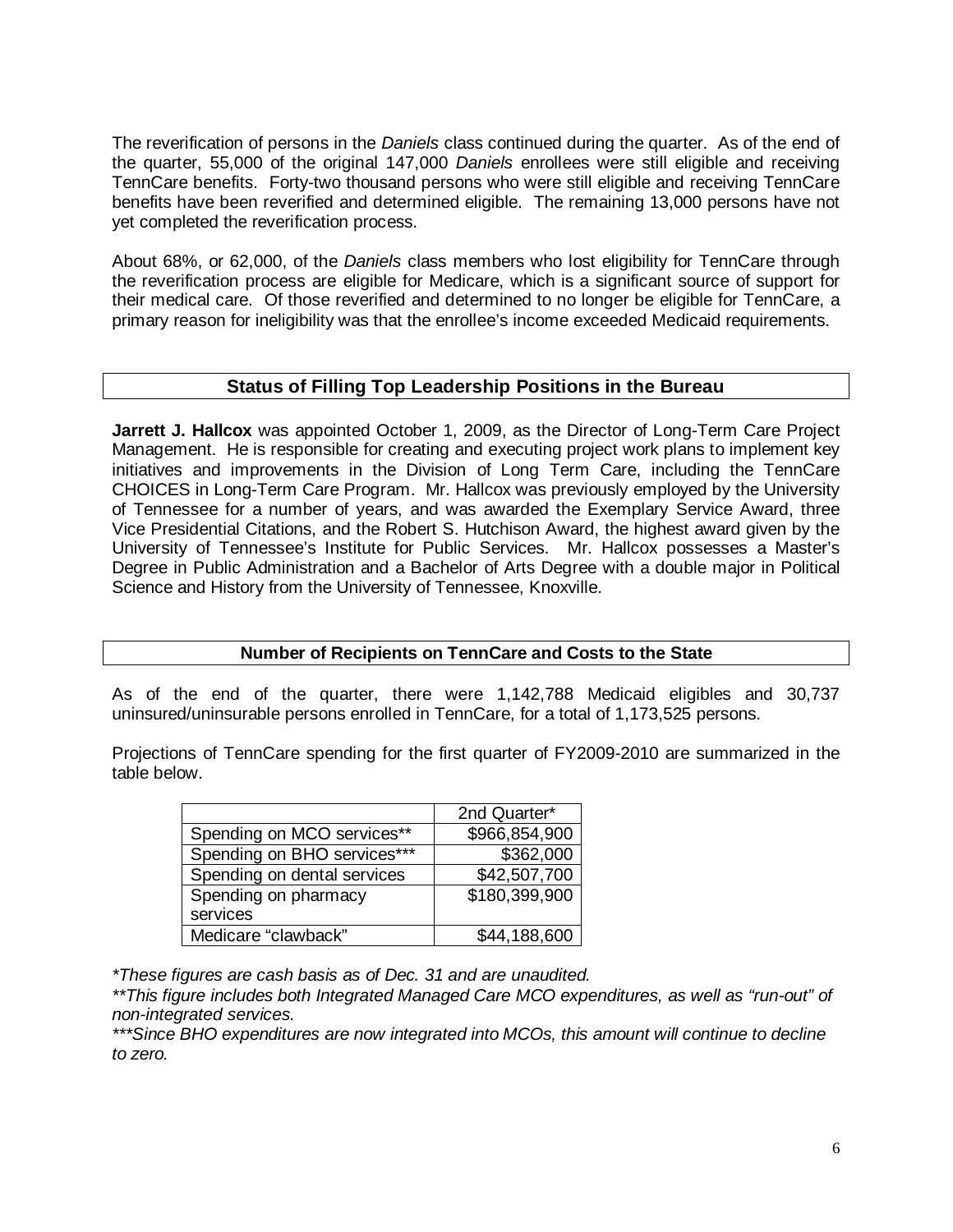#### **Viability of MCOs in the TennCare Program**

Claims payment analysis. The prompt pay requirements of T.C.A. § 56-32-226(b) mandate that each managed care organization ("MCO") and behavioral health organization ("BHO") ensure that 90% of clean claims for payment for services delivered to a TennCare enrollee are paid within 30 calendar days of the receipt of such claims and 99.5% of all provider claims are processed within 60 calendar days of receipt. TennCare's contract with its Dental Benefit Manager requires the DBM to also process claims in accordance with this statutory standard. TennCare's contract with its Pharmacy Benefits Manager ("PBM") requires the PBM to pay 100% of all clean claims submitted by pharmacy providers within 10 calendar days of receipt.

The MCOs, BHOs, the DBM and the PBM are required to submit monthly claims data files of all TennCare claims processed to the Tennessee Department of Commerce and insurance (TDCI) for verification of prompt pay compliance. The plans are required to separate their claims data by TennCare Contract (i.e. East, Middle or West Grand Region) and by subcontractor (i.e. claims processed by a vision benefits manager). Furthermore, the MCOs and BHOs are required to separately identify non-emergency transportation ("NEMT") claims in the data files. TDCI then performs and reports the results of the prompt pay analyses by NEMT claim type, by subcontractor, by TennCare contract and by total claims processed for the month.

If an MCO or BHO does not comply with the prompt pay requirements based on the total claims processed in a month, TDCI has the statutory authority to levy an administrative penalty of \$10,000 for each month of non-compliance after the first instance of non-compliance was reported to the plan. The TennCare Bureau can also assess liquidated damages pursuant to the terms of the TennCare Contract. If the DBM and PBM do not meet their contractual prompt pay requirements, only the TennCare Bureau can assess applicable liquidated damages against these entities.

TDCI ceased performing the aforementioned prompt pay analysis on Preferred Health Partnership, Unison Health Plans and UAHC Health Plan of Tennessee because of the negligible number of TennCare claims these MCOs were processing each month while winding down their TennCare operations. During the quarter ended December 31, 2009, TDCI analyzed monthly data files of all processed TennCare claims submitted by the other plans for September, October and November 2009. TDCI also requested data files of pended TennCare claims and paid claims triangle lags to ensure that the claims data submitted was complete and accurate. The analyses of the claims data found that all TennCare plans were in compliance with the prompt pay requirements.

Net worth requirement. By statute, the minimum net worth requirement for each TennCare MCO and BHO is calculated based on premium revenue for the most recent calendar year. TDCI's calculations for the net worth requirement reflect payments made for the calendar year ended December 31, 2008, including payments made under the "stabilization plan." During this quarter, the MCOs and BHOs submitted their NAIC Quarterly Financial Statement for the quarter ended September 30, 2009. As of September 30, 2009, TennCare MCOs/BHOs reported net worth as indicated in the table below.

| Net Worth   | Reported  | Excess/      |
|-------------|-----------|--------------|
| Requirement | Net Worth | (Deficiency) |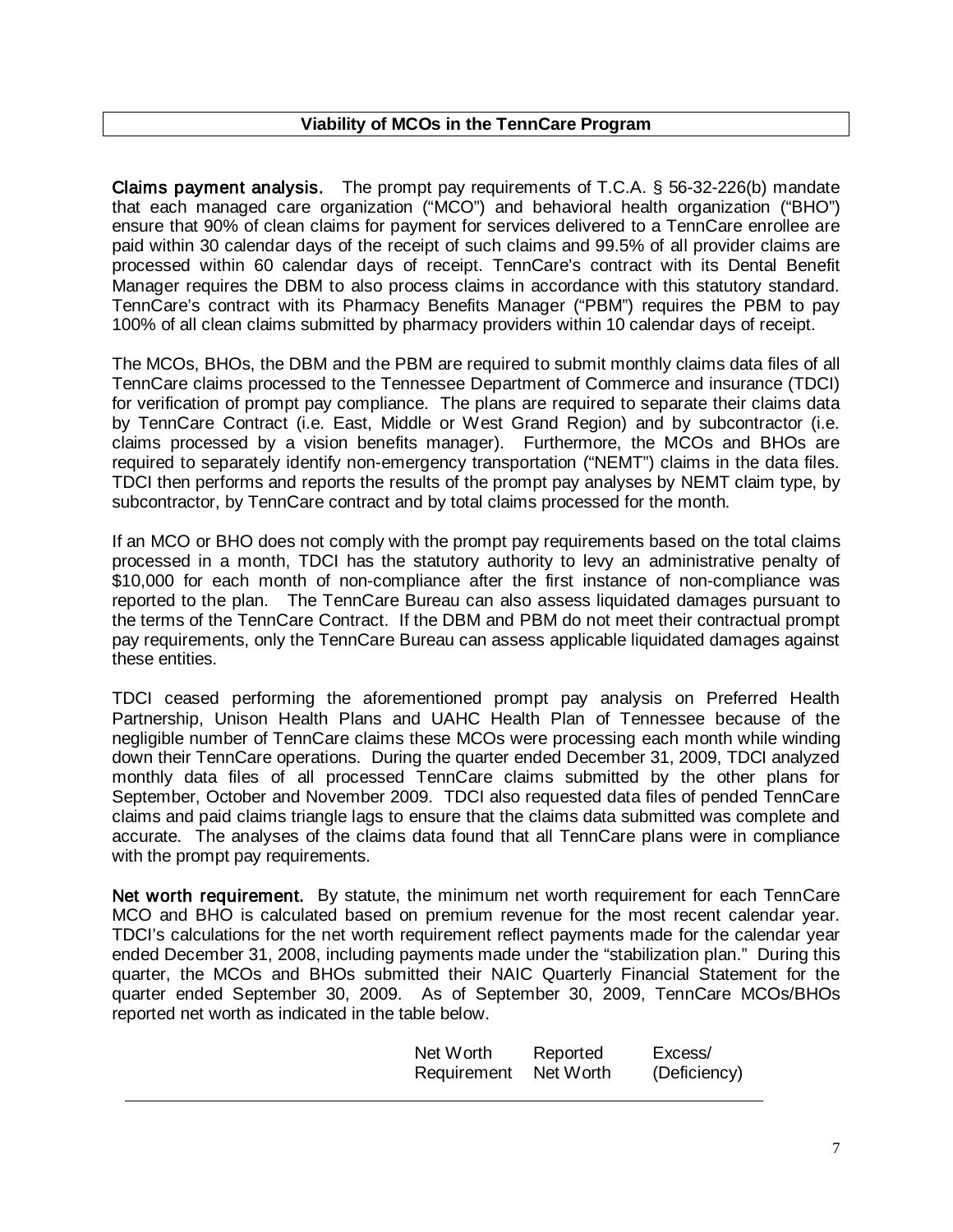| <b>AMERIGROUP Tennessee</b>         | 18,170,414 | 58,148,235    | 39,977,821  |
|-------------------------------------|------------|---------------|-------------|
| UnitedHealthcare Plan of the        | 41,501,178 | 279, 147, 753 | 237,646,575 |
| River Valley (AmeriChoice)          |            |               |             |
| <b>Preferred Health Partnership</b> | 6,715,961  | 22,705,684    | 15,989,723  |
| <b>UAHC Health Plan</b>             | 7,159,013  | 8,188,655     | 1,029,642   |
| Volunteer (BlueCare & Select)       | 25,326,692 | 48,829,977    | 23,503,285  |
| <b>Premier Behavioral Systems</b>   | 3,450,696  | 4,202,404     | 751,708     |
| Tennessee Behavioral Health         | 6,699,629  | 7,532,743     | 833,114     |

All TennCare MCOs and BHOs met their minimum net worth requirements as of September 30, 2009.

NOTE: Net worth for Unison Health Plans was not included in the table above because, effective October 20, 2009, regulation of Unison was transferred within TDCI from the TennCare Oversight Division to the Insurance Division as a result of Unison completing its run out of its TennCare line of business.

#### **Success of Fraud Detection and Prevention**

The Office of Inspector General (OIG) was established 5 1/2 years ago (July 1, 2004). The mission of the OIG is: *To identify, investigate, and prosecute persons who commit fraud or abuse against the TennCare program.* The OIG staff receives case information from a variety of sources including: local law enforcement, the TennCare Bureau, Health Related Boards (HRB), the Department of Human Services (DHS), other state agencies, health care providers, Managed Care Contractors (MCC), and the general public via the OIG web site, fax, written correspondence, and phone calls to the OIG hotline. The statistics for the second quarter of the 2009 - 2010 fiscal year are as follows:

*NOTE: Included are the fiscal year totals (FYT) and the grand totals to date -- since the OIG was created (July 2004)*

#### **Summary of Enrollee Cases**

|                | Quarter | <b>FYT</b>  | Grand   |
|----------------|---------|-------------|---------|
|                |         |             | Total   |
| Cases Received |         | 1.772 3.611 | 124,599 |
| Cases Closed*  | 1.287   | 2.979       | 121,331 |

*\*Cases are closed when there is inadequate information provided to investigate the complaint, the information has been researched and determined to be unfounded, the case was referred to another agency (as per appropriate jurisdiction), or prosecuted by the OIG and closed.* 

|                        | Quarter | <b>Grand Total</b> |
|------------------------|---------|--------------------|
| Abuse Cases Received   | 1.139   | 55.478             |
| Abuse Cases Closed     | 961     | 16.863             |
| Abuse Cases Referred 1 |         | 178 39.462         |

#### **Summary of Enrollee Abuse Cases**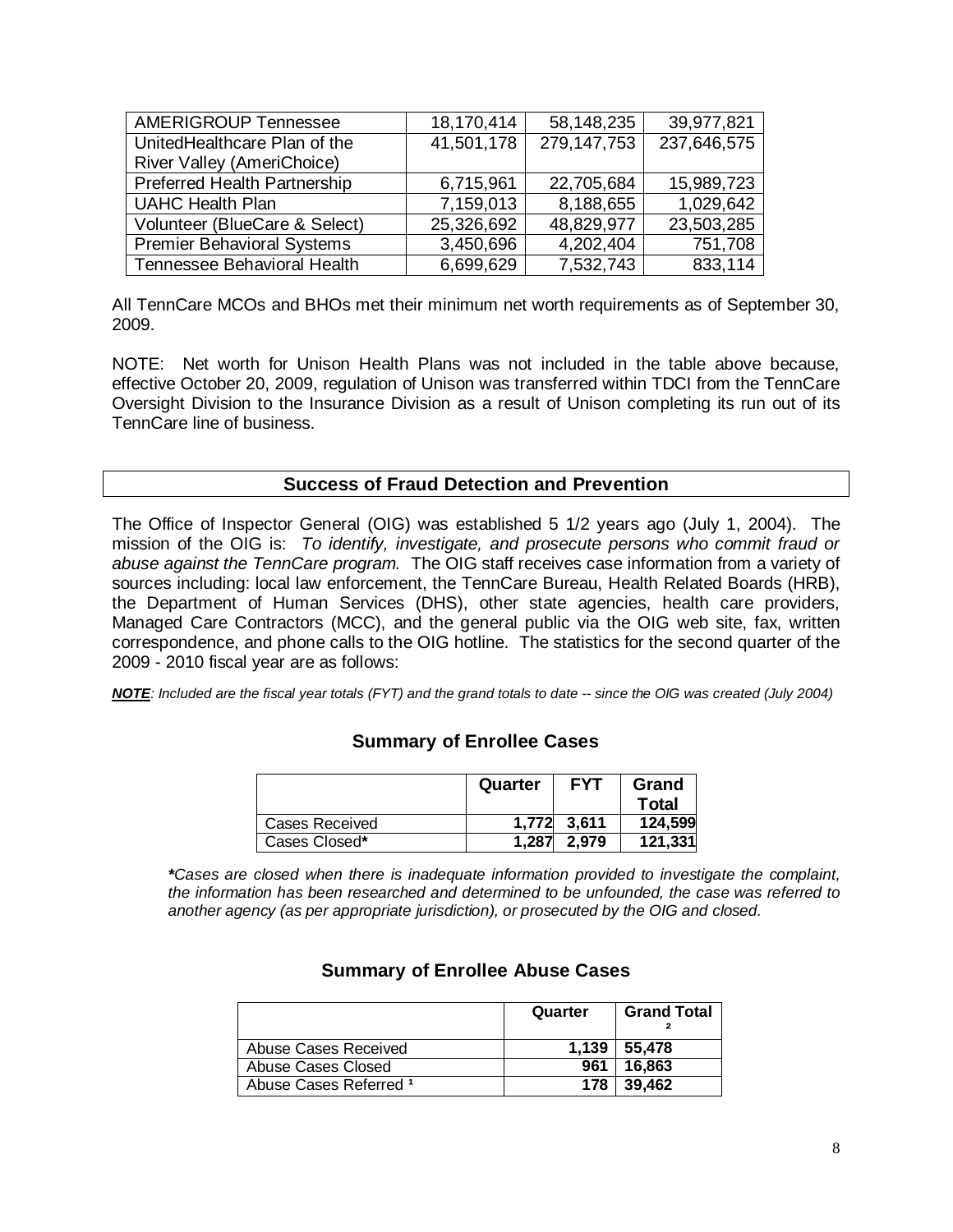<sup>1</sup> Abuse cases may be referred to the appropriate Managed Care Organization (MCO), the *TennCare Bureau, or DHS for further review.*

 *² Totals are for the last 42 months (fourteenth quarterly report)*

|                                  | Quarter | <b>FYT</b> | Grand<br><b>Total</b> |
|----------------------------------|---------|------------|-----------------------|
| Cases opened                     | 21      | 78         | 1,393                 |
| Cases closed                     | 26      | 45         | 1,107                 |
| Cases referred to TBI*           |         | 11         | 178                   |
| Cases referred to HRBs**         |         |            | 102                   |
| Cases referred to***             | 9       | 14         | 14                    |
| <b>Provider Fraud Task Force</b> |         |            |                       |

#### **Summary of Provider Cases**

*\*The OIG refers provider cases to the TBI Medicaid Fraud Unit (as per state and federal law) and assists with these investigations as requested.*

*\*\*Health Related Boards*

 *\*\*\*Provider Fraud Task Force – this group is made up of representatives of the Attorney General's Office, the TennCare Bureau, the Tennessee Bureau of Investigation, and the OIG; OIG's participation began during the 4th quarter of FY 2008-2009.*

#### **Summary of Arrests & Convictions**

|             | Quarter | <b>FYT</b> | Grand<br><b>Total</b> |
|-------------|---------|------------|-----------------------|
| Arrests     | 49      | 175        | 1,098                 |
| Convictions | 26      | 57         | 532                   |
| Diversions* | 11      | 30         | 210                   |

**Note :** *Special Agents were in the field making arrests effective February 2005.*

 *\*Judicial Diversion: A guilty plea or verdict subject to expungement following successful completion of probation. Tennessee Code Annotated § 40-35-313*

 *\*Pre-trial Diversion: Prosecution was suspended and if probation is successfully completed, the charge will be dismissed. Tennessee Code Annotated § 40-15-105*

#### **Court Fines & Costs Imposed**

|                       | <b>QUARTER</b> | <b>FYT</b>  | <b>GRAND</b><br><b>TOTAL</b> |
|-----------------------|----------------|-------------|------------------------------|
| <b>Fines</b>          | \$14,070.00    | \$50,680.50 | \$307,152.00                 |
| Court Costs & Taxes   | \$584.00       | \$14,769.38 | \$107,892.71                 |
| Restitution (ordered) | \$4,967.03     | \$95,991.30 | \$1,521,655.74               |
| Drug Funds            | \$871.00       | \$1,898.00  | \$43,367.00                  |

The OIG aggressively pursues enrollees who have apparently committed fraud or abuse against the TennCare program. The primary criminal case types are: drug cases (drug diversion, drug seekers, doctor shopping, and forging prescriptions), reporting a false income, access to other insurance, and ineligible individuals using a TennCare card.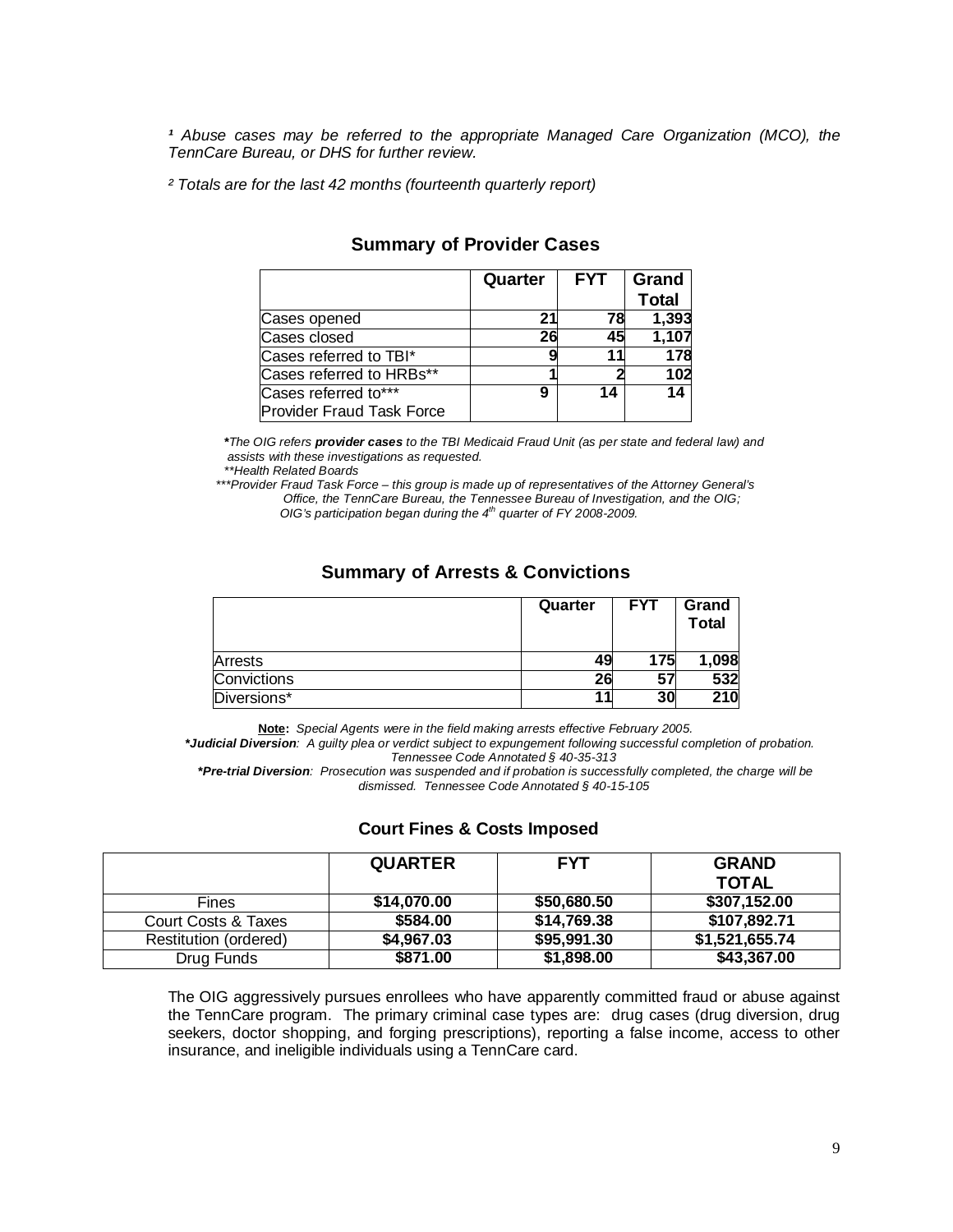#### **Arrest Categories**

| Drug Diversion/Forgery RX    | 376 |
|------------------------------|-----|
| Drug Diversion/Sale RX       | 399 |
| Access to Insurance          | 55  |
| Doctor Shopping              | 90  |
| <b>Operation Falcon III</b>  | 32  |
| <b>Operation Falcon IV</b>   | 16  |
| False Income                 | 50  |
| Ineligible Person Using Card | 17  |
| Living Out Of State          | 13  |
| <b>Asset Diversion</b>       |     |
| <b>Theft of Services</b>     | 11  |
| <b>ID</b> Theft              | 29  |
| Aiding & Abetting            | 3   |
| <b>GRAND TOTAL</b>           |     |

#### **TennCare Case Referrals & Recoupments**

|                                               | Quarter      | <b>FYT</b>   | <b>Grand Total</b> |
|-----------------------------------------------|--------------|--------------|--------------------|
| <b>Recoupment 1</b>                           | \$58,917.15  | \$149,560.46 | \$1,538,842.43     |
| <b>Civil Case Recoupment 2</b>                | \$47,222.09  | \$94,608.38  | \$529,757.98       |
| <b>Recommended TennCare Terminations</b><br>3 | 128          | 226          | 48.888             |
| <b>Potential Savings 4</b>                    | \$468,017.92 | \$826,341.20 | \$172,061,647.70   |

#### **Footnotes for the** *TennCare Case Referrals and Recoupments* **table**

**1** The total in the last column reflects dollars collected by the OIG and sent to the TennCare Bureau from February 15, 2005, (when a Fiscal Manager and an attorney joined the OIG staff to facilitate and document this process) through December 31, 2009.

**2** Grand Total is based on recoupment tracked by the OIG Legal Division since FY 2006.

**3** Enrollee recommendations sent to the TennCare Bureau for consideration based on information received by the OIG.

 **4** There were 128 enrollee terminations *recommended* by the OIG to the TennCare Bureau for their review during the first quarter. The TennCare Bureau uses \$3,656.39 as the average annual cost per enrollee for MCO, Pharmacy, BHO, and Dental services (*effective FY 08-09*). [**NOTE**: Prior reports reflect \$3,351.96, as the average annual cost per enrollee.]

|                       | Quarter | <b>FYT</b> | Grand<br><b>Total</b> |
|-----------------------|---------|------------|-----------------------|
| OIG Hot Line          | 745     | 1,663      | 22,546                |
| OIG Mail Tips         | 126     | 196        | 3,551                 |
| OIG Web Site          | 197     | 447        | 7,562                 |
| <b>OIG Email Tips</b> | 272     | 487        | 3,513                 |

#### **Investigative Sources**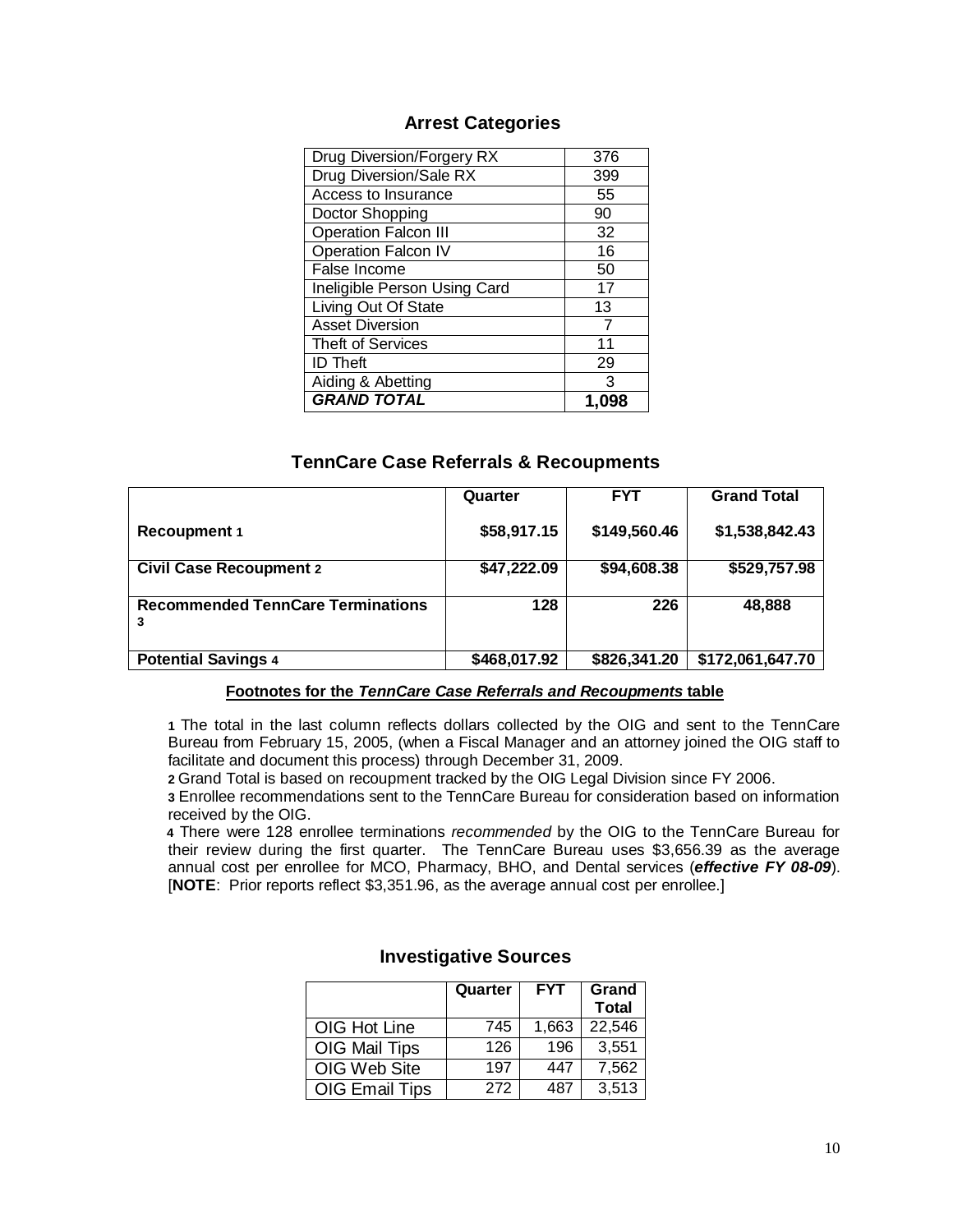#### **Other Investigative Sources for this Quarter**

- Fax: 223
- Cash for Tips (pending): 9

#### **Case types for this Quarter (sample)**

- Drug Diversion: 328
- Drug Seeker: 96
- Income/Other Assets: 268
- Using Another Person's Card: 25
- Out of State: 89
- Transfer of Assets: 6
- Abusing ER: 38
- Dr. Shopping: 266
- Other Insurance: 134

#### **The Office of Inspector General participated in the following activities during the second quarter:**

#### **Meetings with Law Enforcement Officials and other State Agencies**

\*Various Judicial Task Forces, District Attorneys, Sheriffs, and Chiefs of Police \*Provider Fraud Task Force meeting at the TennCare Bureau

\*TBI Drug Diversion Task Force

\*Middle Tennessee Law Enforcement Committee (in Brentwood)

\*FBI National Academy Graduates – Meeting in Nashville

\*MCC Roundtable

\*Nursing Home Meeting with the TennCare Bureau and Mental Health

\*FBI National Academy Training in Collierville

\*Meetings at DHS offices in Rutherford, Williamson, and Maury Counties to discuss TennCare fraud and how we can assist each other on investigations.

#### **Media**

\*Interview – Channel 5 news (Nashville)

\*Electronic and print media throughout the State of Tennessee reported the arrests and convictions of the OIG

#### **Training**

\*Leadership Nashville

\*Leadership Franklin

\*Tennessee Government Executive Institute

\*POST certified training for all commissioned personnel

\*OIG personnel attended various Edison classes

\*Legal training for OIG Attorneys at the DA's Conference in Chattanooga

#### **Other OIG activities:**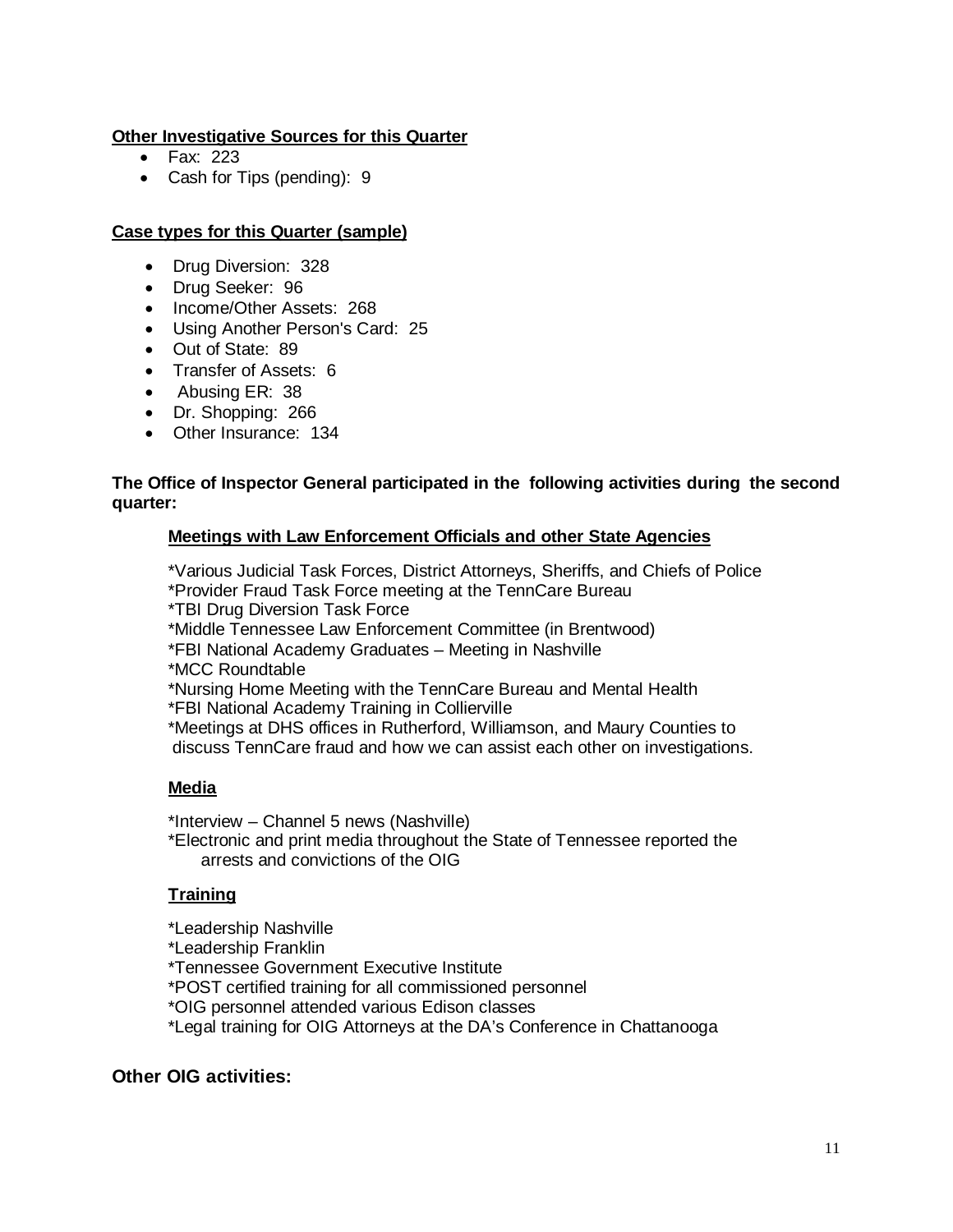\*Inspector General Deborah Faulkner is participating in the 2009–2010 *Leadership Franklin* class.

\*Deputy Inspector General David Griswold (CID) is participating in the 2009 – 2010 *Leadership Nashville* class and graduated from the *Tennessee Government Executive Institute* (TGEI) in December.

\*Currently the OIG has 19 fewer positions than the original staffing level:

- 3 employees took the Voluntary Buyout in 2008
- 8 positions have been eliminated
- 8 are currently vacant 6 of these positions will be eliminated in the 2011 budget
- 3 employees were transferred to another State agency

\*The OIG had 1 Special Agent on light duty and one on maternity leave. They returned to work at the end of the second quarter.

\*Training continued for OIG personnel during this quarter. The Special Agents finished their annual In-Service training that includes POST required courses, instruction regarding new policies and procedures, firearm qualification, and a legal update on new laws and judicial rulings.

\*CEU training was completed for OIG "professional" staff members, i.e. attorneys, an accountant, registered nurses, and information technology personnel. The attorneys attended the District Attorney's Conference during this quarter.

\*The Inspector General, the Deputy Inspector General over Criminal Investigations, and all of the Special Agents have continued to make visits to various Tennessee counties. In each jurisdiction visited, there is planned meeting with the Sheriff, Chief of Police, and members of the Drug Task Force. The goal is to continue to solidify the collaboration between local law enforcement and the OIG. More visits are planned for the next quarter.

\*The *Doctor Shopping* legislation (approved by the Governor and the General Assembly, June 2007) has generated 90 arrests as of this writing for Doctor Shopping. The OIG continues to mail letters and posters and provide presentations to notify licensed medical providers and law enforcement agencies in the state about this new law. As a result, positive feedback has been received.

\*Approximately 800 TennCare Fraud and Doctor Shopping posters were mailed to pharmacies in Tennessee with a letter requesting they be posted for their clientele and staff to view.

#### **Plans for next quarter**:

- a. Continue to exchange information with local, state, and federal government agencies.
- b. Provide presentations and training for interested parties regarding TennCare fraud and the role of the OIG.
- c. Continue staff training and develop best practices.
- d. Continue to track the *Tips for Cash* incentive program regarding information that leads to a successful arrest and conviction for TennCare fraud. This program is a result of legislation from the 104th General Assembly.